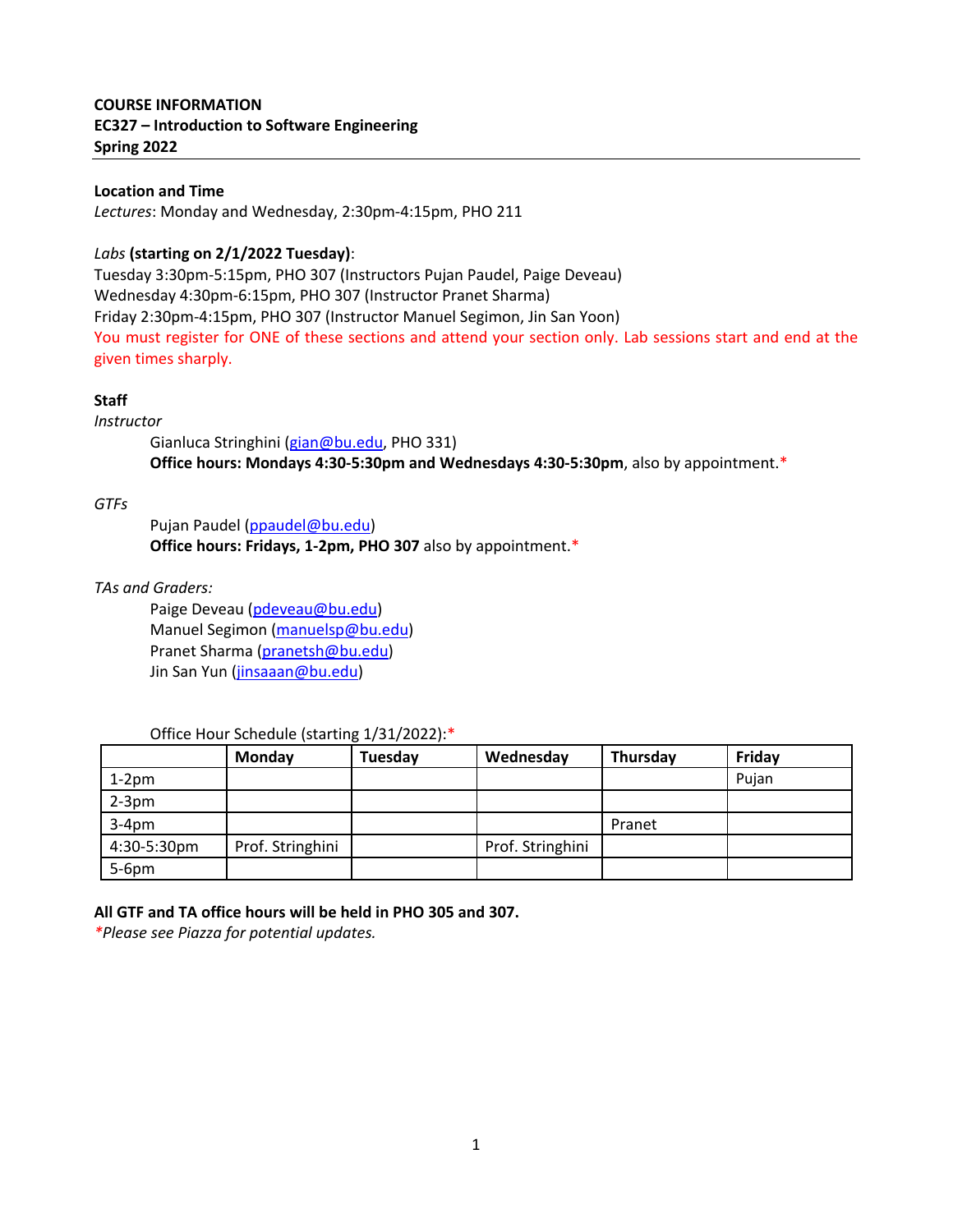# **Course Content**

This course aims to introduce software design, programming techniques, data structures, and software engineering principles. The course is structured bottom up. We will begin with a brief explanation of the hardware that powers modern computers, followed by an introduction to machine languages that control the hardware and the assembly language that organizes that control. We will then proceed through fundamental elements of procedural programming languages, using C++ as the case example, and continue with the principles of object-oriented programming, as embodied in C++ and its related languages Java, C#, and Objective C. We will demonstrate the use of Integrated Development Environments (IDEs) to design and manage large bodies of code. The course will conclude with an introduction to elementary data structures. Throughout, we will introduce core competencies in software engineering, including programming style, optimization, debugging, compilation, program management, and dynamic memory allocations. We will also introduce some more advance concepts as time allows, such as hacking, graphical user interface programming, and basic networking. The course also includes a substantial project creating a mobile application using the Android Software Development Kit (SDK).

# *Textbooks*

● Behrouz A. Forouzan and Richard Gilberg, C++ Programming: An Object-Oriented Approach, McGraw Hill, 2020,  $1<sup>st</sup>$  edition.

This book describes the fundamentals of C++, object-oriented programming, and data structures. It will serve as a good preliminary reference for our class, although much of the class material will go beyond the book's depth. **(Required)** 

## *References*

- Mark Allen Weiss, *Data Structures & Algorithm Analysis in C++ (3rd edition)*, Addison-Wesley, 2006: This is a fairly easy-to-understand text on data structures in C++.
- Cormen, Leiserson, Rivest, and Stein, *Introduction to Algorithms (3rd edition)*, MIT press, 2009: **This is the most complete reference for data structures and algorithms currently in use**. It includes many advanced algorithms and data structures taught in subsequent courses.
- Lender Ammeraal, *C++ for programmers (3rd edition)*, John Wiley & Sons, 2000: A textbook on C++ for those who are already comfortable with programming.
- Prata, *C++ Primer Plus (6th or 7th editions)*, Sams Publishing, 2005: A thorough C++ reference.
- Dietel & Deitel, *C++ How to Program (8th or 9th editions)*, Prentice Hall, 2009: A simplified but fairly complete reference for the C++ programming language.
- Bjarne Stroustrup, *The C++ Programming Language (3rd Edition)*, Addison-Wesley, 1997: The author is the creator of C++. This is a definitive reference.
- Koenig and Moo, *Accelerated C++: Practical Programming by Example*, Addison-Wesley, 2000: Based on an accelerated 2-week course taught at Stanford, provides a jump-start to key (and advanced) concepts in C++.
- Scott Meyers, *Effective C++: 55 Specific Ways to Improve Your Programs and Designs, Addison-Wesley* Professional, 2005:

Techniques for writing clear, correct, efficient C++ code, useful after gaining some expertise in C++.

cplusplus.com – The C++ resources network: http://www.cplusplus.com/.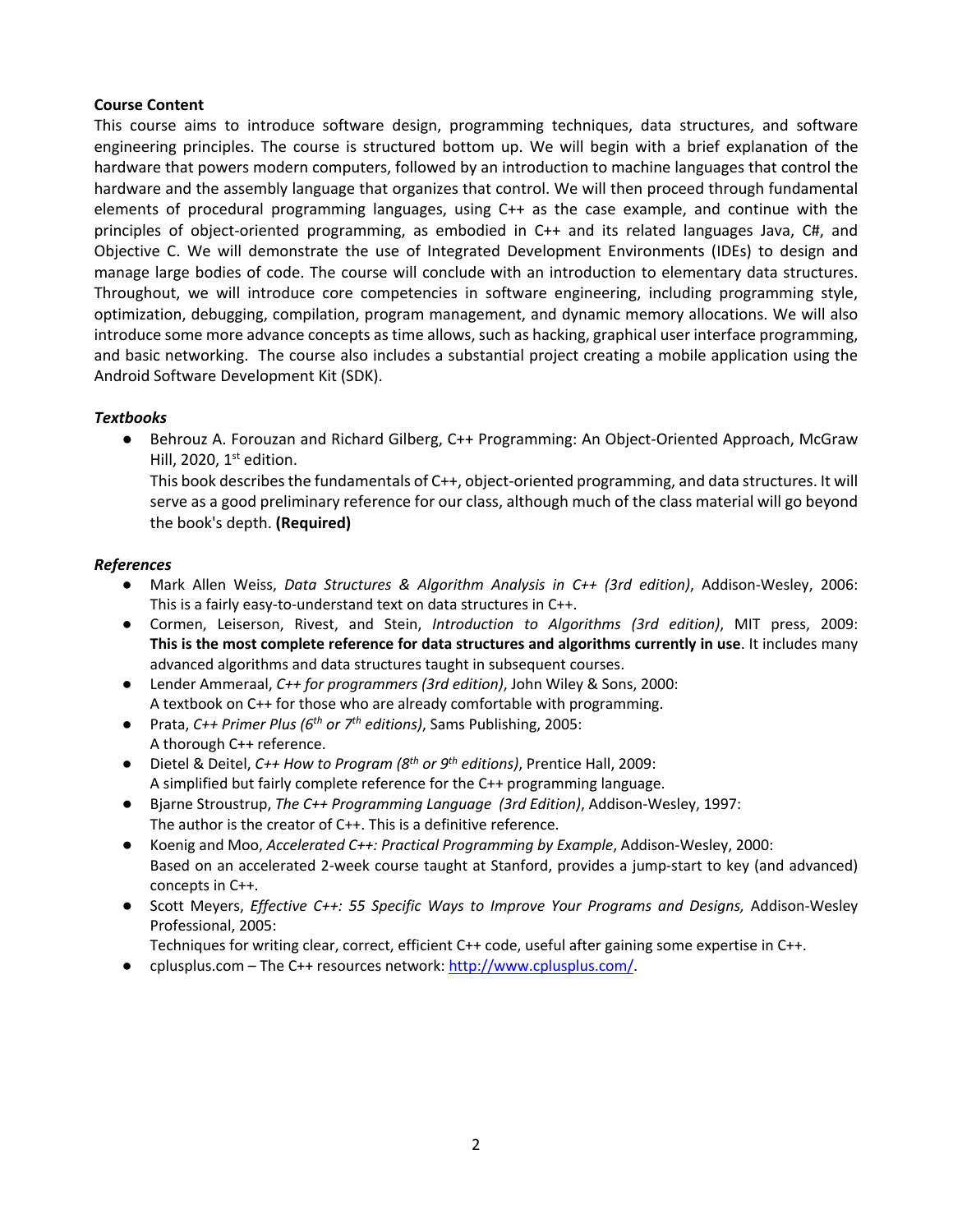#### **Course Elements**

#### *Blackboard*

You are responsible for checking the Blackboard page for *EC327 – Spring 2022* regularly. Blackboard will contain handouts, assignments, lab material, practice exam information, and your grades as they become available. **You will NOT use Blackboard to submit homework assignments.**

#### *Piazza*

You are responsible for checking the Piazza page for *EC327 – Spring 2022* regularly. We encourage discussion in this class, and we will use Piazza for that. The instructor and the TAs will post additional questions and small exercises on Piazza to allow students to better grasp key concepts covered in the lectures and help fix potential misconceptions early. Students are encouraged to participate in online discussions, such as asking and answering questions.

#### *Github classroom*

We will use github classroom for the homework assignments. Github classroom will host homework descriptions, will allow you to commit your code, and will list your grades for each homework as soon as they are available.

#### *Communication with the Instructor and TAs*

Please make sure to include **EC327** in the subject line of any email you are sending to the instructor or the TAs to receive timely responses. Before emailing, please do check the Piazza discussion board to see whether your question has been answered already.

#### *Lab Assignments -- Lab location: PHO 307*

Lab sections are offered four times each week (see above for schedule, all in PHO307) and focus on the practical implementation of the topics covered in class AND specialized topics (e.g., UNIX/LINUX, Android, Java, etc.). You MUST attend the lab section you are registered for. There will be at least 5-6 lab assignments (most likely more) throughout the semester, which will be **PASS/FAIL** and must be turned in at the end of every lab section. Each week lab assignments cover new topics that will either be done **individually or in groups of two students**, depending on the covered topic.

#### *Quizzes (at least 3)*

Quizzes will be given at random intervals during class. Their main aim is to test basic understanding of the course material. Quizzes may also include questions from labs or homework assignments. **Quizzes will occur during the lectures and cannot be taken later if you are absent.**

## *Homework Assignments (6-7 total, tentatively)*

All homework assignments **must be completed individually**, although you may discuss *general* suggestions and questions with others in the class. Homework assignments will either focus on programming theory and concepts, involving short answer responses, or in most cases, they will focus on C++ programming. Programming assignments have been created for you to build your mastery of the core C++ concepts and material, and they are at the heart of the course.

**Any written code or answers that you submit must be completely your own work!** You may not copy **any** code from anyone else, and you must **never** look at anyone else's code when working on your homework assignments. **This class uses automated software to detect similarities among submitted assignments.**

Unless otherwise stated, you may use any development environment you wish, as long as it is ANSI C++ compatible. **Please make sure your code compiles and runs on the target environment (Linux, specifically eng-grid or PHO307 machines) before submitting.**

If you have registered for this class sufficiently early, your BU ID should get you access to PHO 307 during open lab hours. Otherwise, please submit your request through Zaius: (http://www.bu.edu/dbin/eng/zaius/).

*Late Penalties*